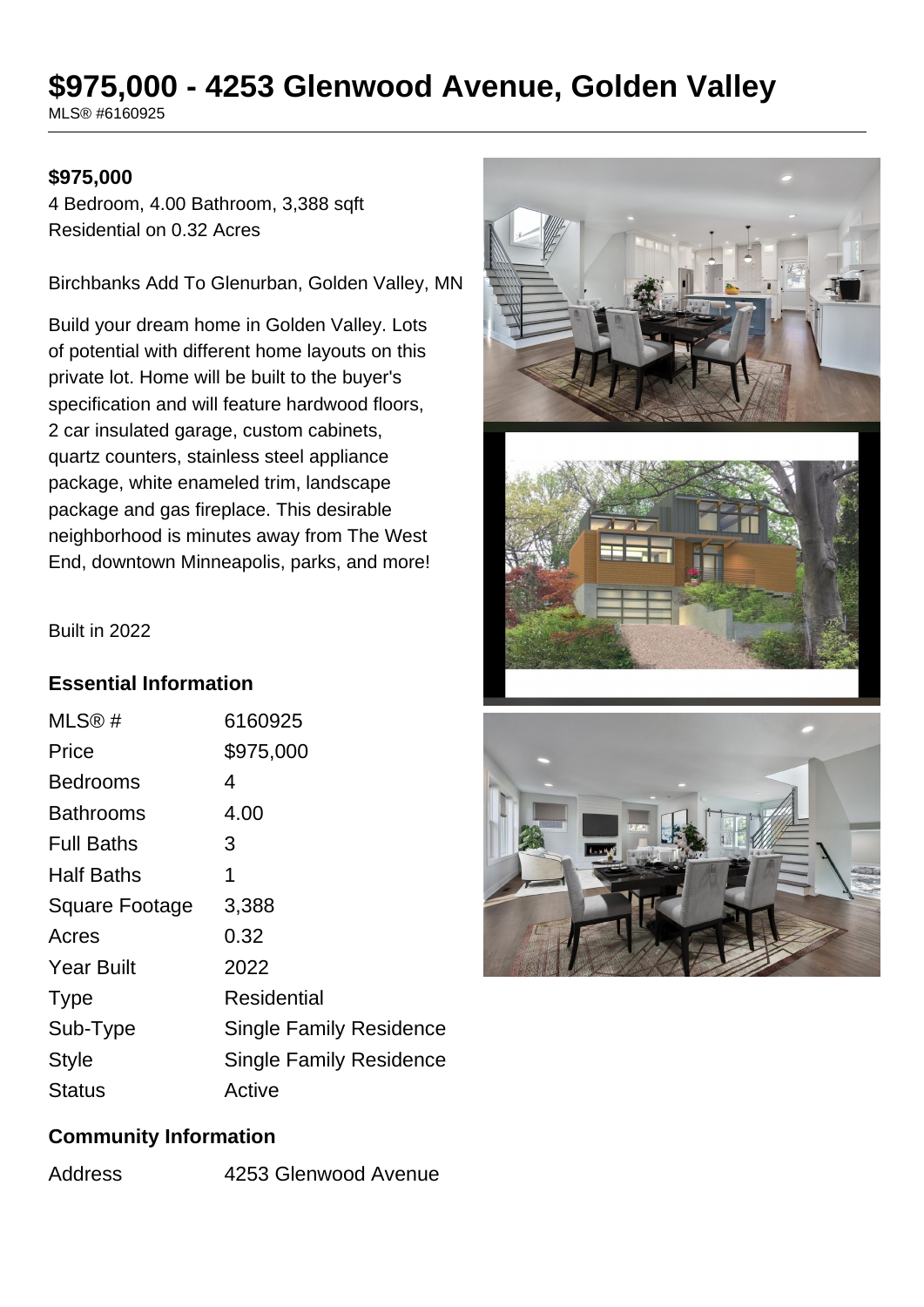| Subdivision                   | <b>Birchbanks Add To Glenurban</b>            |  |
|-------------------------------|-----------------------------------------------|--|
| City                          | <b>Golden Valley</b>                          |  |
| County                        | Hennepin                                      |  |
| <b>State</b>                  | <b>MN</b>                                     |  |
| Zip Code                      | 55422                                         |  |
| <b>Amenities</b>              |                                               |  |
| # of Garages                  | 2                                             |  |
| Garages                       | Attached Garage, Concrete, Garage Door Opener |  |
| <b>Interior</b>               |                                               |  |
| Appliances                    | Range, Microwave, Dishwasher, Refrigerator    |  |
| Heating                       | <b>Forced Air</b>                             |  |
| Cooling                       | <b>Central Air</b>                            |  |
| Fireplace                     | Yes                                           |  |
| # of Fireplaces               | 1                                             |  |
| <b>Exterior</b>               |                                               |  |
| Lot Description               | <b>Irregular Lot</b>                          |  |
| Construction                  | Vinyl Siding, Brick/Stone                     |  |
| <b>School Information</b>     |                                               |  |
| <b>District</b>               | <b>Hopkins</b>                                |  |
| <b>Additional Information</b> |                                               |  |

| Days on Market | 113                              |
|----------------|----------------------------------|
| Zoning         | <b>Residential-Single Family</b> |

## **Listing Details**

Listing Office Counselor Realty, Inc.

**Proker**<br>**Proker**  The data relating to real estate for sale on this site comes in part from the Broker Reciprocity program of the Regional Multiple Listing Service of Minnesota, Inc. Real Estate listings held by brokerage firms other than Lakes Sotheby's International Realty are marked with the Broker Reciprocity logo or the Broker Reciprocity house icon and detailed information about them includes the names of the listing brokers. Lakes Sotheby's International Realty is not a Multiple Listing Service MLS, nor does it offer MLS access. This website is a service of Lakes Sotheby's International Realty, a broker Participant of the Regional Multiple Listing Service of Minnesota, Inc.

Information deemed reliable but not guaranteed.

Copyright 2022 Regional Multiple Listing Service of Minnesota, Inc. All rights reserved.

By searching, you agree to the EULA Terms Agreement.